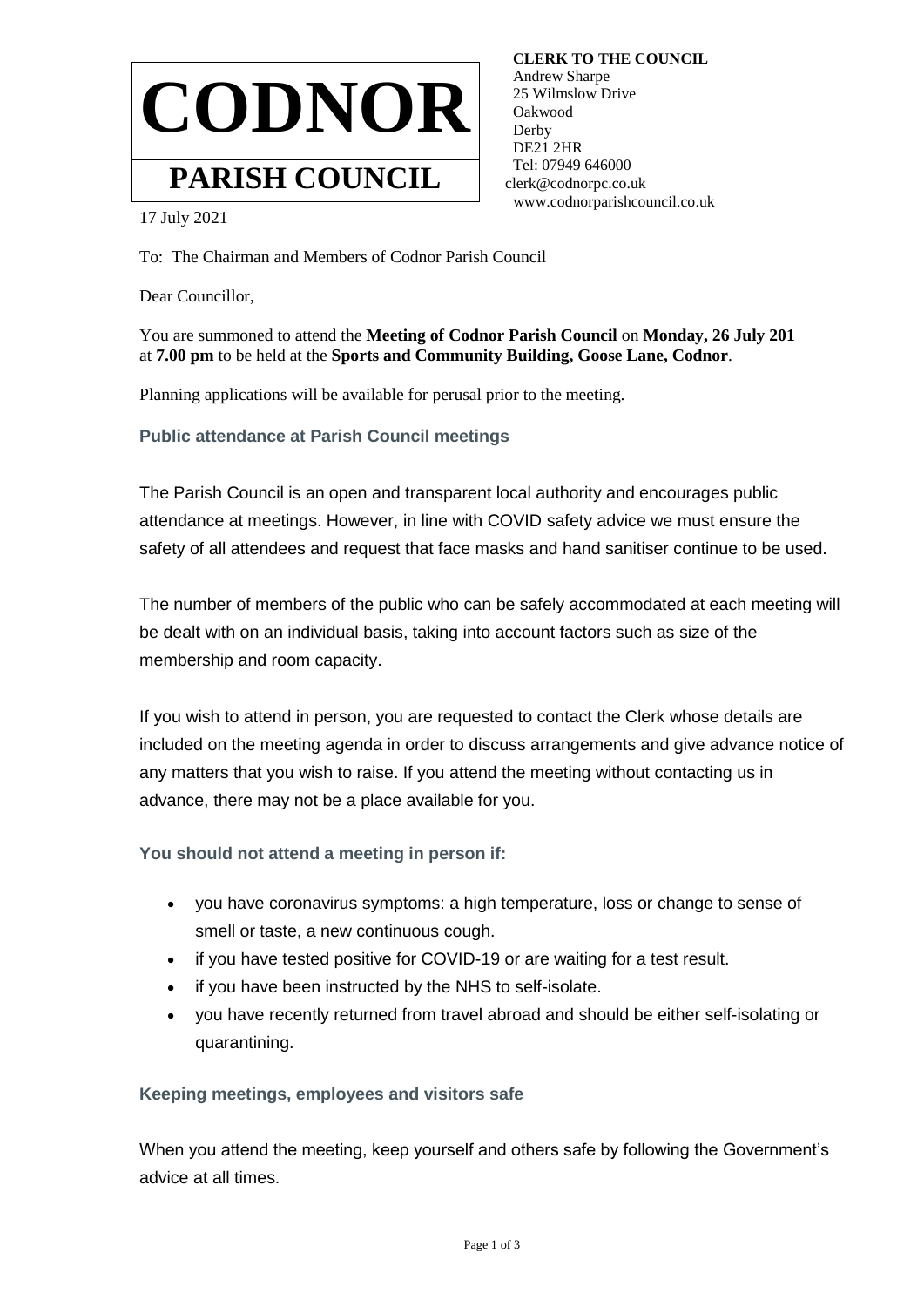In the event that we have to contact attendees after the meeting, we ask that you provide the Clerk with your name, email address and telephone number in advance of the meeting date. Your details will be held on record for 21 days from the date of the meeting and then they will be securely deleted.

Codnor Parish Council welcomes the use of social media, filming and recording at meetings, provided they do not disrupt or otherwise have an adverse effect on the meeting. Telephones and other such devices should be switched to silent mode or switched off completely. Oral reporting or commentary is not allowed within the meeting room but may be conducted from outside.

Any speaker not wishing to be filmed should make this clear at the start of their speech. The ruling of the Chairman at the meeting is final and may not be challenged.

Yours sincerely,

## *Andrew Sharpe* Andrew Sharpe **Clerk and Responsible Finance Officer**

Codnor Parish Council welcomes the use of social media, filming and recording at meetings, provided they do not disrupt or otherwise have an adverse effect on the meeting. Telephones and other such devices should be switched to silent mode or switched off completely. Oral reporting or commentary is not allowed within the meeting room but may be conducted from outside.

Any speaker not wishing to be filmed should make this clear at the start of their speech. The ruling of the Chairman at the meeting is final and may not be challenged.

## **AGENDA**

## 1 To receive apologies for absence

- 2 Declaration of Members Interests
	- (a) Members must ensure that they complete the Declarations of Interest sheet prior to the start of the meeting in respect of items other than Disclosable Pecuniary Interests and must indicate the action to be taken (i.e. to stay in the meeting, to leave the meeting or to stay in the meeting to make representations and then leave the meeting prior to any consideration or determination of the item).
	- (b) Where a member indicates that they have an interest, but wish to make representations regarding the item before leaving the meeting, those representations must be made under item (c) of Public Speaking.
- 3 Public Speaking (15 Minutes)
	- (a) A period of not more than 15 minutes will be made available for members of the public and members of the Council to comment on any matter.
	- (b) If the Police Liaison Officer, a County Council or District Council member is in attendance they will be given the opportunity to raise any relevant matter. Both Borough Council Members have been invited to speak in relation to the Boundary Commission Review on the numbers of Councillors.
	- (c) Members declaring an interest other than a Disclosable Pecuniary Interest who wish to make representations or give evidence under the National Association of Local Councils' (NALC) Code of Conduct shall do so at this stage.